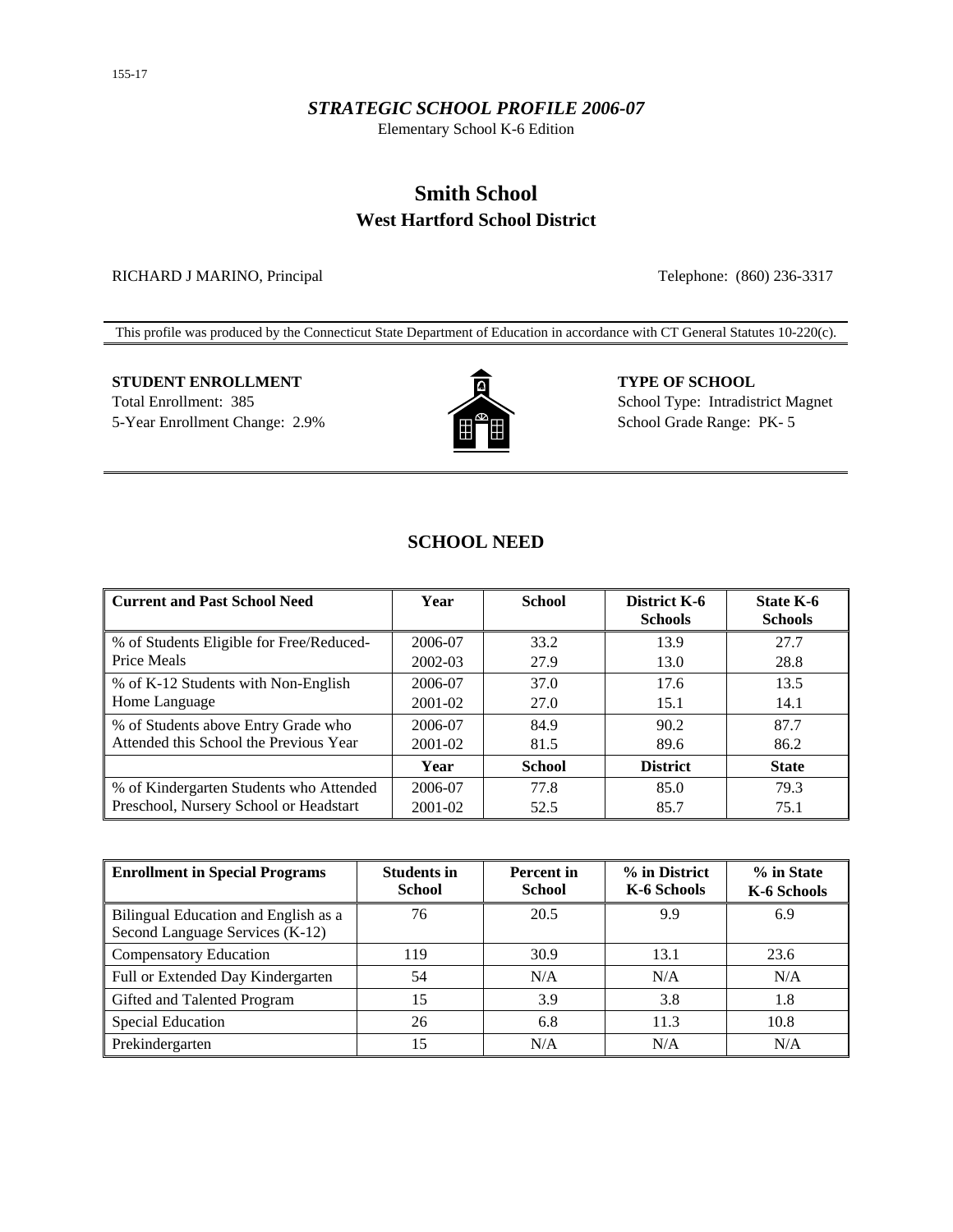155-17 Page 2

| <b>Race/Ethnicity</b> | <b>Number</b> | Percent | <b>STUDENT RACE/ETHNICIT</b>           |
|-----------------------|---------------|---------|----------------------------------------|
| American Indian       |               | 0.0     |                                        |
| Asian American        | 76            | 19.7    |                                        |
| <b>Black</b>          | 65            | 16.9    | <b>Total Minority 2006-07</b><br>64.4% |
| Hispanic              | 107           | 27.8    | <b>Total Minority 2001-02</b><br>57.0% |
| White                 | 137           | 35.6    |                                        |

## **Race/Ethnicity Number Percent STUDENT RACE/ETHNICITY**

| <b>Total Minority 2006-07</b> | 64.4% |
|-------------------------------|-------|
| <b>Total Minority 2001-02</b> | 57.0% |

#### **EFFORTS TO REDUCE RACIAL, ETHNIC, AND ECONOMIC ISOLATION**

Below is the description submitted by this school of how it provides educational opportunities for its students to interact with students and teachers from diverse racial, ethnic, and economic backgrounds.

The Florence E. Smith School opened in 1995 as one of West Hartford's first magnet schools. There are 380 children are enrolled in our school for grades pre-K through 5. Approximately eighty percent of our students reside in our neighborhood attendance zone and one-fifth are magnet students drawn from other parts of town. The focus of our magnet school is science, math and technology. Many students attend our school because their parents want their children to be educated in a supportive, diverse, integrated and challenging setting. Families are committed to our school and supportive of this progressive school concept. We have taken extensive efforts to provide all students with equal opportunities to experience science and utilize technology. With high-speed Internet access available in all classrooms, our media center lab, our wireless mobile lab, and an ever-growing variety of peripheral hardware, students have regular opportunities to purposefully integrate their use of technology across all curricular areas. In addition, all students engage in rich learning experiences in our state-of-the-art science lab.

Opportunities exist for all to share in the cultural diversity of our community through curriculum-based celebrations, community-sponsored cultural performances, assemblies and school wide events.

Our students study the cultures of Mexico, Africa, Japan, and the Caribbean during their first four years in school. Beginning in third grade, students study Spanish through our WLES program.

## **SCHOOL RESOURCES**

| <b>Instructional Time*</b>             | School | <b>District K-6</b> | State K-6 |  |
|----------------------------------------|--------|---------------------|-----------|--|
| Total Hours of<br>Instruction Per Year | 988    | 988                 | 985       |  |

\*State law requires at least 900 hours for grades 1 through 12 and full-day kindergarten, and 450 hours for half-day kindergarten.

| <b>TECHNOLOGY</b> | % of Classrooms, Libraries, and<br><b>Laboratories Wired for:</b> | <b>School</b> | District K-6 | State K-6 |
|-------------------|-------------------------------------------------------------------|---------------|--------------|-----------|
|                   | Video                                                             | 100.0         | 98.5         | 64.6      |
|                   | Voice                                                             | 100.0         | 100.0        | 74.8      |
|                   | Internet Access                                                   | 100.0         | 100.0        | 97.3      |
|                   | Multi-Room Network (LAN)                                          | 100.0         | 100.0        | 81.3      |

| Computers                                         | <b>School</b> | Dist K-6 | <b>State K-6</b> |
|---------------------------------------------------|---------------|----------|------------------|
| # of Students Per Academic Computer               | 2.6           | 4.0      | 3.6              |
| ■ % of Computers that are High or Moderate Power  | 100.0         | 97.1     | 89.5             |
| ■ % of Computers with Internet Access, All Speeds | 100.0         | 97.0     | 97.3             |
| ■ % of Computers with High Speed Internet Access  | 100.0         | 97.0     | 96.1             |
| ■ % of Internet Computers with Filtering Software | 100.0         | 98.5     | 98.6             |

This school loes not have functional atellite link.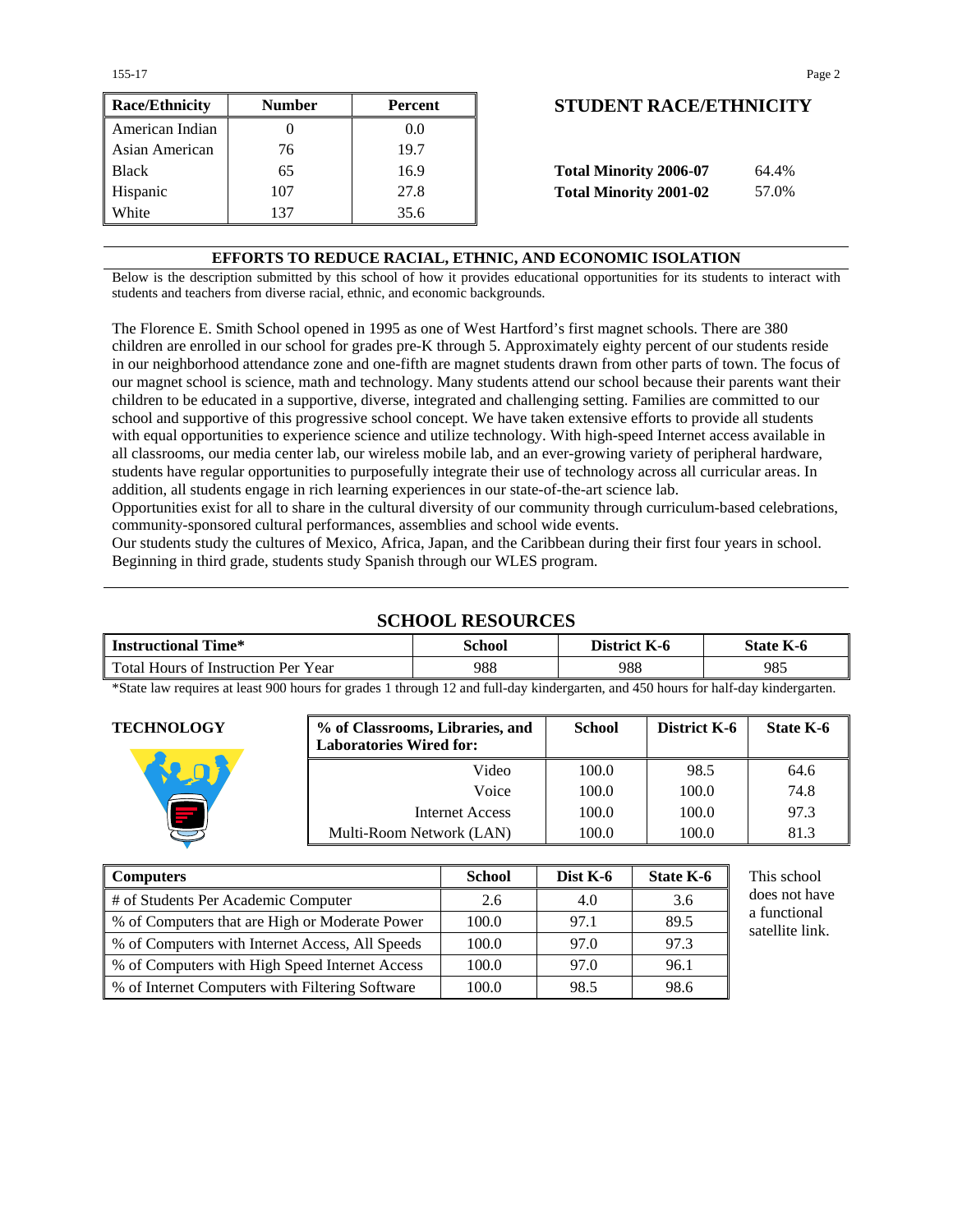#### **LIBRARY MATERIALS**

Free on-line access to periodicals, newspapers, and other resources is available to all Connecticut schools through the Connecticut Digital Library.

| <b>Print and Non-Print Materials</b>                    | <b>School</b> | Dist K-6    | State K-6 |
|---------------------------------------------------------|---------------|-------------|-----------|
| # of Print Volumes Per Student*                         | 36.2          | 32.8        | 28.0      |
| % of Print Volumes Purchased in<br>the Last Three Years | 10.8          | 12.2.       | 12.2      |
| # of Print Periodical Subscriptions                     | 29            | <b>20.0</b> | 15.1      |
| # of Non-Print Materials                                | 696           | 275.9       | 406 X     |

\*Because a certain number of volumes are needed for a library of adequate breadth and depth, a small school may need a higher number of volumes per student.

#### **STAFFING RESOURCES**

|       |                           |               |                 |              | 1 vavno                          | ---  | ---- |
|-------|---------------------------|---------------|-----------------|--------------|----------------------------------|------|------|
|       | <b>Average Class Size</b> | <b>School</b> | <b>District</b> | <b>State</b> | Administrators                   | 1.0  | 1.0  |
| Gr. K | 2006-07                   | 18.0          | 19.6            | 18.2         | Department Chairs                | 0.0  | 0.0  |
|       | 2001-02                   | 20.3          | 20.3            | 18.3         | Library/Media Staff              | 1.0  | 1.0  |
| Gr. 2 | 2006-07                   | 19.0          | 20.2            | 19.5         | Counselors, Social Workers,      | 1.6  | 1.6  |
|       | 2001-02                   | 18.7          | 19.6            | 19.6         | and School Psychologists         |      |      |
| Gr. 5 | 2006-07                   | 21.3          | 22.1            | 21.2         | <b>Other Professionals</b>       | 1.8  | 3.0  |
|       | 2001-02                   | 22.7          | 21.4            | 21.5         | # of Non-Certified Instructional | 11.0 | 11.0 |

| u neguvnjeg |               |                 | <b>School Staff Count</b><br><b>Full-Time Equivalent</b> | 2006-07 | 2005-06                          |      |      |
|-------------|---------------|-----------------|----------------------------------------------------------|---------|----------------------------------|------|------|
|             |               |                 |                                                          |         | # of Certified Staff             |      |      |
|             |               |                 |                                                          |         | Teachers                         | 31.7 | 29.7 |
| 'lass Size  | <b>School</b> | <b>District</b> | <b>State</b>                                             |         | Administrators                   | 1.0  | 1.0  |
| 2006-07     | 18.0          | 19.6            | 18.2                                                     |         | Department Chairs                | 0.0  | 0.0  |
| 2001-02     | 20.3          | 20.3            | 18.3                                                     |         | Library/Media Staff              | 1.0  | 1.0  |
| 2006-07     | 19.0          | 20.2            | 19.5                                                     |         | Counselors, Social Workers,      | 1.6  | 1.6  |
| 2001-02     | 18.7          | 19.6            | 19.6                                                     |         | and School Psychologists         |      |      |
| 2006-07     | 21.3          | 22.1            | 21.2                                                     |         | <b>Other Professionals</b>       | 1.8  | 3.0  |
| 2001-02     | 22.7          | 21.4            | 21.5                                                     |         | # of Non-Certified Instructional | 11.0 | 11.0 |

| <b>Professional Staff Race/Ethnicity</b>                       | 2006-07       | 2005-06             | 2001-02   |
|----------------------------------------------------------------|---------------|---------------------|-----------|
| % Minority                                                     | 7.3           |                     | 9.8       |
| Professional Staff Experience and Training                     | <b>School</b> | <b>District K-6</b> | State K-6 |
| Average Years of Experience in Connecticut and Other Locations | 11.7          | 12.2.               | 14.0      |
| ∥ % with Master's Degree or Above                              | 80.5          | 80.6                | 81.0      |

### **SCHOOL PROCESSES**

| <b>Selected Subject Areas, Grade 5</b> | <b>Estimated Hours of Instruction Per Year</b> |                 |              | Computer/                             |
|----------------------------------------|------------------------------------------------|-----------------|--------------|---------------------------------------|
|                                        | <b>School</b>                                  | <b>District</b> | <b>State</b> | <b>Technology</b><br><b>Supported</b> |
| Art                                    | 36                                             | 36              | 31           | No                                    |
| <b>Computer Education</b>              | $\Omega$                                       | 2               | 17           | N/A                                   |
| <b>English Language Arts</b>           | 425                                            | 421             | 427          | N <sub>0</sub>                        |
| Family and Consumer Science            | $\theta$                                       | $\Omega$        |              | N/A                                   |
| Health                                 | 28                                             | 28              | 23           | No                                    |
| Library Media Skills                   | 18                                             | 18              | 18           | N <sub>0</sub>                        |
| <b>Mathematics</b>                     | 203                                            | 200             | 195          | N <sub>0</sub>                        |
| Music                                  | 36                                             | 36              | 32           | No                                    |
| Physical Education                     | 54                                             | 54              | 40           | No                                    |
| Science*                               | 91                                             | 79              | 97           | Yes                                   |
| Social Studies*                        | 61                                             | 74              | 92           | Yes                                   |
| <b>Technology Education</b>            | $\theta$                                       | $\Omega$        |              | N/A                                   |
| <b>World Languages</b>                 | 36                                             | 41              | 11           | N <sub>0</sub>                        |

\*Interdisciplinary Approach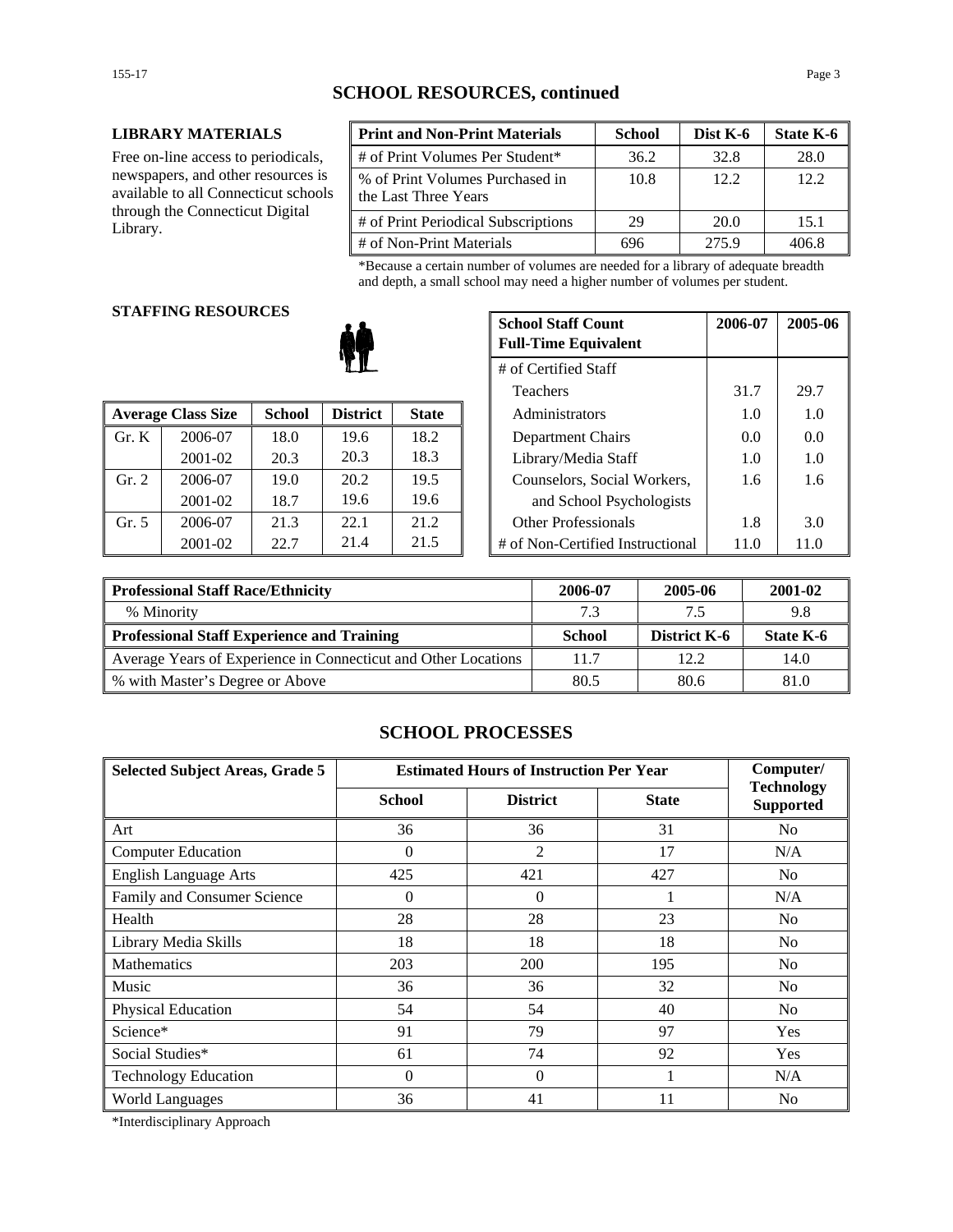## **SCHOOL PROCESSES, continued**



| <b>Types of Remedial Instructional Services</b><br><b>Provided to Students Lacking Basic Skills</b> | Available in<br><b>Mathematics</b> | Available in<br><b>Language Arts</b> |
|-----------------------------------------------------------------------------------------------------|------------------------------------|--------------------------------------|
| <b>Pull-Out Instruction</b>                                                                         | Yes                                | Yes                                  |
| In-Class Tutorial                                                                                   | Yes                                | Yes                                  |
| After School Program                                                                                | Yes                                | Yes                                  |
| Summer School (2006)                                                                                | No                                 | No                                   |
| Other                                                                                               | N <sub>0</sub>                     | No                                   |

**World Language** Formal instruction (at least 1 hour per week) in a world language starts in grade 3 in this school. In Connecticut, 13.3% of K-6 schools have started world language instruction at this grade or earlier.

| <b>Student and Teacher Statistics</b>                                                    | School | District K-6 | State K-6 |
|------------------------------------------------------------------------------------------|--------|--------------|-----------|
| % of Students Retained in Grade after 2005-06 School Year                                | 0.0    | 0.2          |           |
| Teacher Attendance, 2005-06: Average # of Days Absent Due<br>to Illness or Personal Time | 6.8    | 6.4          |           |
| % Certified Staff Assigned to Same School the Previous Year                              | 80.5   | 80.5         | 83.3      |

#### **HOME AND SCHOOL COMMUNICATION AND SUPPORT**

The following narrative was submitted by this school.

At the Smith School of Science Math and Technology, we are committed to parent engagement, communication and support. The executive board and principal have an annual plan that includes activities for student development. The plan for the year included a kindergarten registration process that provided parents with information and activities for parents' use in preparation for school with a focus on early literacy. All students received a complimentary book on a common topic.

Our school held math and science family nights. Each was filled with joint activities for parents and students that included exploration and inquiry. We have an active webpage that keeps parents informed of activities and programs in the school as well as links to other helpful sites for parents. There is an additional section that has a focus on student work. Student contributors have written stories about current events. The PTO sponsored a World of Foods from the many countries represented in our school.

A variety of additional supports and communications are offered to our families. Our Family Resource Center (FRC) provides parenting classes as well as other parent support programs. Our four-day-a-week social worker is involved with parents who need additional personal and community assistance. Our school hosts two of the district run ESL classes. Smith Spotlight, a bi-weekly school newsletter is sent home twice a month. Many teachers and grade level teams send home weekly reports to communicate specifically with the parents of students.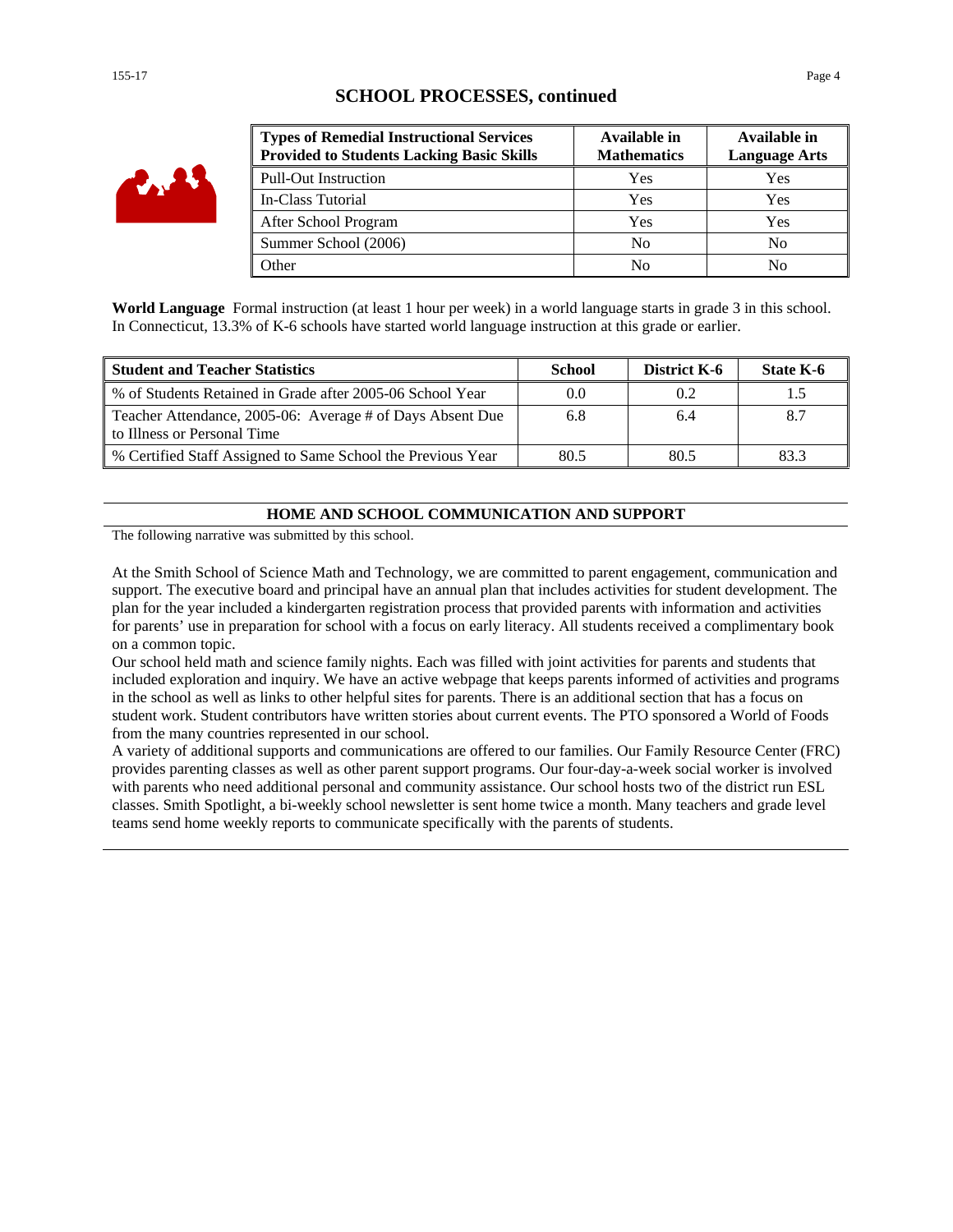## **STUDENT PERFORMANCE**

**Connecticut Mastery Test, Fourth Generation, % Meeting State Goal.** The Goal level is more demanding than the Proficient level, but not as high as the Advanced level, reported in the No Child Left Behind Report Cards.

|         | <b>Grade and CMT Subject</b> | <b>School</b> | <b>District</b> | <b>State</b> |          | <b>Of All Schools in State</b> |
|---------|------------------------------|---------------|-----------------|--------------|----------|--------------------------------|
| Area    |                              |               |                 |              | Lowest % | Highest %                      |
| Grade 3 | Reading                      | 50.8          | 67.5            | 52.3         | 1.6      | 92.6                           |
|         | Writing                      | 64.4          | 72.6            | 60.8         | 0.0      | 93.9                           |
|         | <b>Mathematics</b>           | 68.3          | 71.5            | 59.4         | 0.0      | 96.0                           |
| Grade 4 | Reading                      | 53.2          | 65.9            | 57.0         | 0.0      | 95.2                           |
|         | Writing                      | 67.7          | 76.9            | 65.1         | 0.0      | 96.8                           |
|         | <b>Mathematics</b>           | 64.5          | 73.1            | 62.3         | 0.0      | 100.0                          |
| Grade 5 | Reading                      | 56.5          | 75.9            | 61.4         | 2.6      | 98.7                           |
|         | Writing                      | 61.3          | 77.8            | 64.6         | 2.3      | 98.5                           |
|         | <b>Mathematics</b>           | 64.5          | 78.8            | 66.0         | 4.5      | 95.8                           |
| Grade 6 | Reading                      | N/A           | N/A             | N/A          | N/A      | N/A                            |
|         | Writing                      | N/A           | N/A             | N/A          | N/A      | N/A                            |
|         | <b>Mathematics</b>           | N/A           | N/A             | N/A          | N/A      | N/A                            |



These results reflect the performance of students with scoreable tests who were enrolled in the district at the time of testing, regardless of the length of time they were enrolled in the district. Results for fewer than 20 students are not presented.

For more detailed CMT results, go to **www.ctreports**.

To see the NCLB Report Card for this school, go to **[www.sde.ct.gov](http://www.sde.ct.gov/)** and click on "No Child Left Behind."

| <b>Student Attendance</b>            | School | <b>District</b><br>K-6 | <b>State K-6</b> |  |
|--------------------------------------|--------|------------------------|------------------|--|
| 2006<br>$%$ on $\sqrt{ }$<br>October | 98.7   | $\Omega$<br>۰.,        | 96.3             |  |

| <b>Physical Fitness</b> | School | <b>District</b> | <b>State</b> |             | <b>Of All Schools in State</b> |
|-------------------------|--------|-----------------|--------------|-------------|--------------------------------|
| % Passing All 4 Tests   |        |                 |              | Lowest $\%$ | Highest $\%$                   |
| Grade 4                 | 51.6   | 40.0            | 33.5         | 0.0         | 86.6                           |
| Grade 6                 | N/A    | N/A             | N/A          | 0.0         | 93.8                           |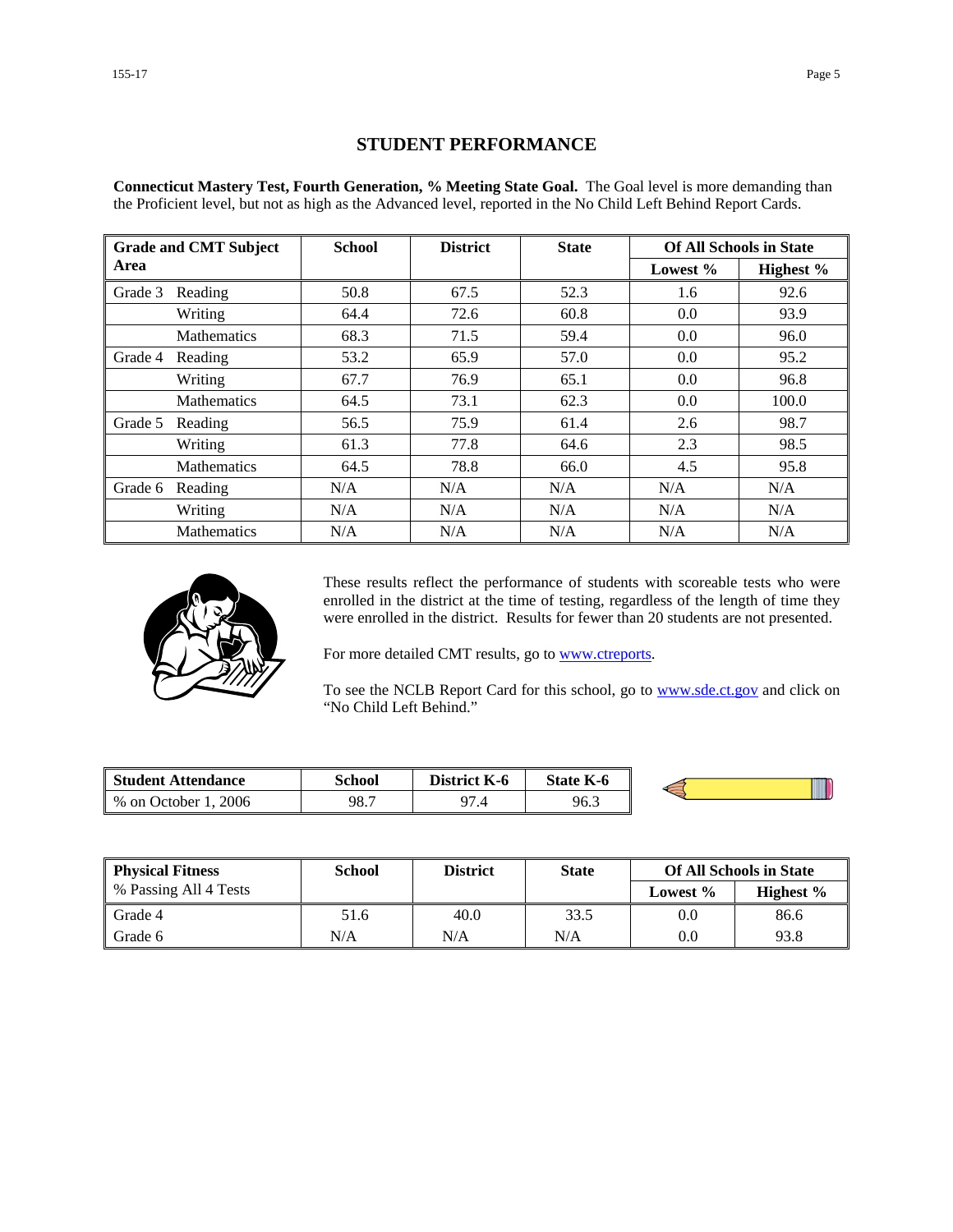The following narrative was submitted by this school.

The Smith School placed reading as a high priority for the year. Our goal was to increase the reading performance of all children and will develop systems to support children in reading comprehension and fluency. We included all staff in assisting in reaching this school wide goal. Our school's Curriculum Cabinet met monthly and focused on literacy development. Guided reading instruction was provided in the classrooms based on instructional needs. Itinerant services in ESOL and reading support were in collaboration.

The regular use of the Student Assistance Team (SAT), a pre-referral process, has helped us identify possible interferences and problems with individual students early on. Specific parents have been involved in SAT's to assist in the development of their child.

The Smith School continues to be ranked well when its CMT scores are compared statewide to schools with a similar socioeconomic and demographic profile. As a result of our school's efforts, school has met safe harbor for our 2007-07 Annual Yearly Progress (AYP). The performance of our students on district assessments has also improved. Most students finished the year having made at least a full year's growth in reading, writing and math based on district assessments. This information includes all students in our school. Students receiving special education services in the school have been fully included in all classes. Appropriate services and resources have been identified and provided to assist in the success of these students. Both ESOL and bi-lingual (TPR) programs are provided for our students learning English for the first time. As a result of the strength of our program along with student motivation and parent support, our ELL students and the economically disadvantaged assisted our school in making safe harbor this year.

#### **SUPPLEMENTAL SCHOOL INFORMATION**

The space below was optionally used by this school to describe aspects of the school not presented elsewhere in the profile.

Smith School was nationally recognized as a Blue Ribbon School of Excellence in May 2001. Since our opening in 1995, we have built a strong sense of community among students, parents and staff. We share a common belief that everyone is born with the capacity to succeed and that all students can learn. We have high expectations for the academic, social, emotional, and physical development of all students and recognize that the way students learn is just as significant as what they learn. Our emphasis on character development is concurrent with our emphasis on academics. Through direct instruction in social skills and problem-solving strategies, we teach students to behave in an ethical and humane fashion, fostering positive self-images, caring relationships, and a focus on service to others and the community. Additionally, we believe it is important that our children gain an appreciation of the arts and have opportunities to develop their unique talents and abilities. Thus, we encourage and support our students' involvement in school and district performing groups, as well as various enrichment cluster groups that allow the exploration of a wide range of topics. To satisfy the goals of our magnet program, we deliver a curriculum that is rich with integrated experiences in science, math and technology, and that is rigorous and relevant to students' daily lives. In September 2004, as part of our ongoing effort to address the achievement gap, we added a district-run preschool classroom for four-year-old children in our neighborhood. The preschool curriculum is aligned with the CT Preschool Frameworks. Parents pay tuition for their children to attend the preschool based upon their income. Our preschool is an accredited NAEYC program.

To view Strategic School Profiles on the internet, go to [www.sde.ct.gov](http://www.sde.ct.gov/) and click on Connecticut Education Data and Research. Additional education data are also available at this site. For the school/district website, see **www.whps.org/school/smith/index.htm**